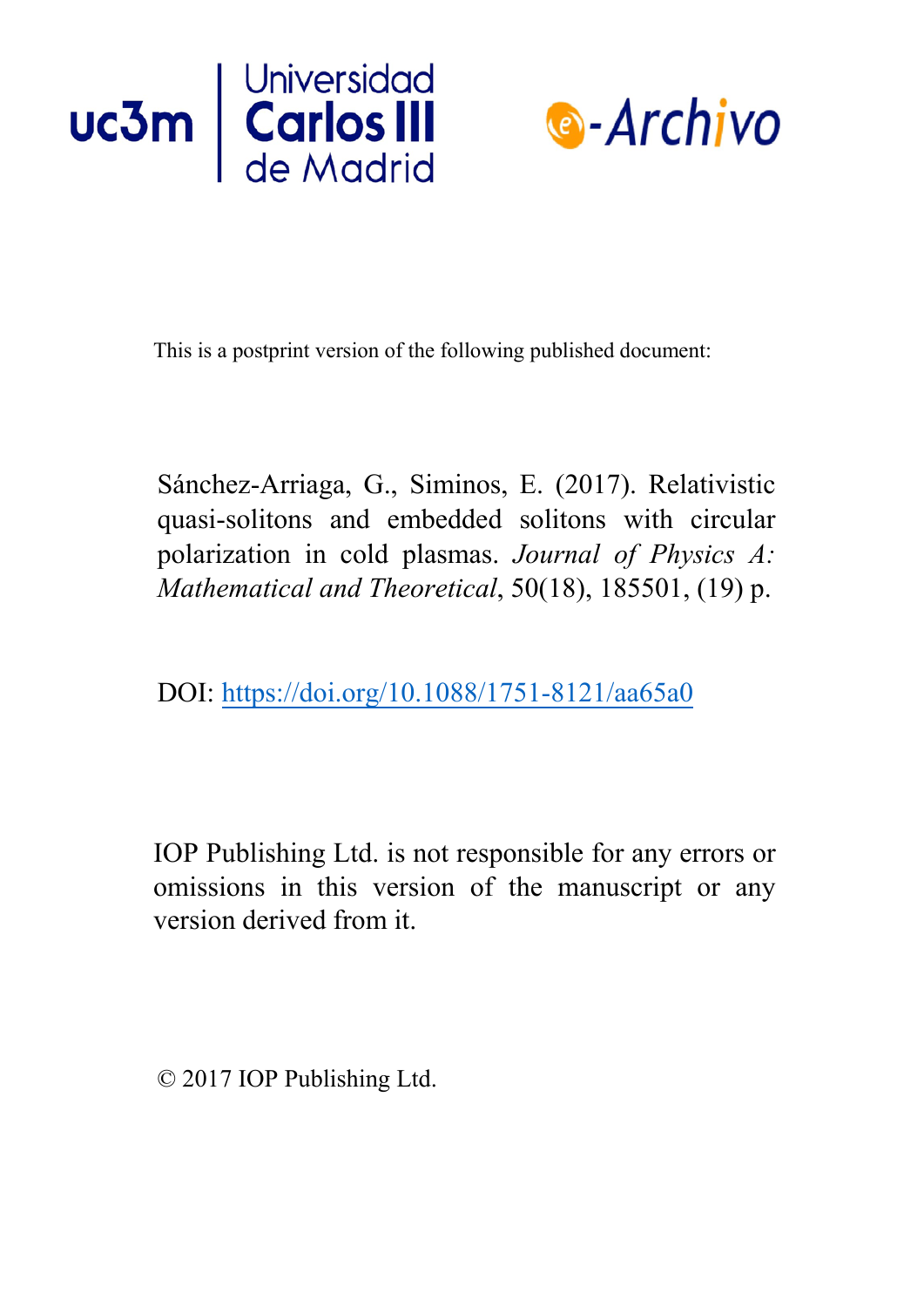# Relativistic quasi-solitons and embedded solitons with circular polarization in cold plasmas

G. Sánchez-Arriaga<sup>1</sup> and E. Siminos<sup>2</sup>

 $1$ Bioengineering and Aerospace Engineering Department, Universidad Carlos III de Madrid, Leganés, Spain  $12$ Department of Physics, Chalmers University of Technology, Gothenburg, Sweden

The existence of localized electromagnetic structures is discussed in the framework of the 1dimensional relativistic Maxwell-fluid model for a cold plasma with immobile ions. New partially localized solutions are found with a finite-difference algorithm designed to locate numerically exact solutions of the Maxwell-fluid system. These solutions are called quasi-solitons and consist of a localized electromagnetic wave trapped in a spatially extended electron plasma wave. They are organized in families characterized by the number of nodes  $p$  of the vector potential and exist in a continuous range of parameters in the  $\omega$  V plane, where V is the velocity of propagation and  $\omega$  is the vector potential angular frequency. A parametric study shows that the familiar fully localized relativistic solitons are special members of the families of partially localized quasi-solitons. Soliton solution branches with  $p > 1$  are therefore parametrically embedded in the continuum of quasi-solitons. On the other hand, geometric arguments and numerical simulations indicate that  $p=0$  solitons exist only in the limit of either small amplitude or vanishing velocity. Direct numerical simulations of the Maxwell-fluid model indicate that the  $p > 0$  quasi-solitons (and embedded solitons) are unstable and lead to wake excitation, while  $p=0$  quasi-solitons appear stable. This helps explain the ubiquitous observation of structures that resemble  $p=0$  solitons in numerical simulations of laser-plasma interaction.

PACS numbers: 52.27.Ny, 52.35.Sb, 52.38.-r, 52.65.-y

# I. INTRODUCTION

Relativistic solitary waves are localized structures consisting of a light wave trapped in a self-generated plasma cavity. They have received considerable attention over the past decade both due to their theoretical interest and their experimental relevance. Relativistic solitary waves have been found as exact solutions of the Maxwell-fluid model both in 1-dimension, with circular  $[1-6]$  $[1-6]$ , and linear  $[7]$  polarization as well as in 2-dimensions  $[8]$ . As observed in numerical simulations  $[9-12]$  and experiments  $[13–17]$  $[13–17]$ , these structures are easily excited during the interaction of high-intensity lasers with plasmas. Although the underlying mathematical model is non-integrable, they are normally referred as solitons instead of solitary waves, a term that will be used in this work.

This work studies 1-dimensional circularly polarized solitons, which are probably the solutions that received the greatest attention in the past. In Ref.  $[11]$  an analytical solution for standing solitons was found in the case of immobile ions. It was shown that this solution exists within the continuous range  $\sqrt{2/3} < \omega < 1$ , where  $\omega$  is the normalized frequency of the vector potential (Sect. II discusses our normalizations). Ref.  $[4]$  showed that solitary waves with velocity  $V$  are organized in branches in the  $\omega-V$  plane for both mobile and immobile ions. Each branch corresponds to a solution with a different number  $p$  of zeros or nodes of the vector potential. A large num-ber of branches were computed in Refs. [\[18](#page-11-0), 19]. The maximum amplitude of the waves, where the branches end, correspond to nonlinear wave breaking. This mechanism has been proposed to generate fast ions  $[4]$ . Ion

(electron) dynamics is behind the wave breaking of the low-node-number (high-node-number) waves.

The continuous spectrum of single-humped  $(p=0)$ standing waves ( $V = 0$ ) [\[11\]](#page--1-8) and the discrete spectrum of moving ( $V \neq 0$ ) waves [\[4\]](#page--1-9) led to a natural question: does a smooth transition exist between both cases? The results of Ref. [\[4\]](#page--1-9) indicated a negative answer, since no moving solitons with  $p=0$  were identified. On the other hand, in Ref. [\[18\]](#page-11-0), the authors gave a positive answer on the basis of numerical studies and concluded that a continuous spectrum exists for moving solitary waves with  $p=0$ . In other words, it was claimed that, for a given value of the velocity, finite amplitude solitons moving with finite velocity exist within a certain frequency range. In the limit  $V \rightarrow 0$  this family would be a continuation of the V = 0 solitons (which exist for  $\sqrt{2/3} < \omega < 1$ ), while in the small amplitude limit it would be a continuation of nonlinear Schrödinger equation (NLS) solitons. While later works  $[20-22]$  accepted the existence of a continuous spectrum of  $p=0$  solitons, we show in Sec. III that such a spectrum would contradict general geometric arguments from the theory of reversible dynamical systems [23, 24]. Through a detailed numerical study we show that a continuous spectrum of moving  $p=0$  solitons exists only in one of the two integrable limits of the cold fluid model:  $(1)$  of small amplitude solutions,  $(2)$  of vanishing velocity  $V \rightarrow 0$ .

A further question then arises: how are we to reconcile the ubiquitous observation of finite-amplitude structures that resemble  $p=0$  moving solitons in numerical simulations with the fact that such solutions only exist in the small amplitude limit? As we show in Sec. IV, a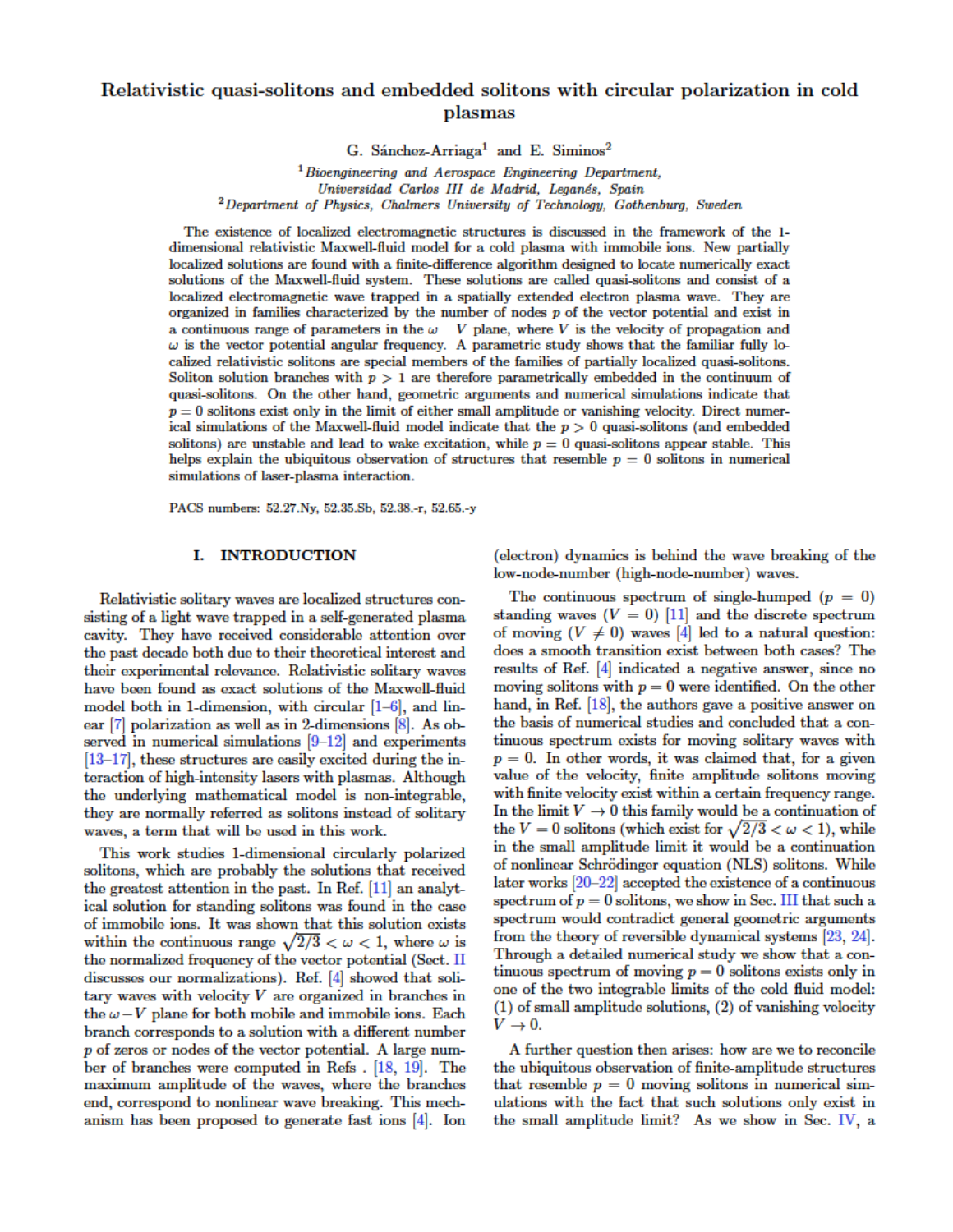more general class of partially localized solutions of the Maxwell-fluid system exists. The electromagnetic field in these solutions is localized; however, the plasma density depression exhibits non-vanishing oscillations at its tail. By analogy to similar solutions that have been observed in nonlinear optics, we refer to such solutions as quasisolitons. The familiar  $p \neq 0$  soliton solution branches are parametrically embedded inside the continuous spectrum of quasi-soliton solutions. Moreover, our numerical simulations indicate that  $p = 0$  quasi-solitons are stable; this helps shed light to the abundance of such structures in laser-plasma interaction simulations.

This paper is organized as follows. Section [II](#page-2-0) introduces the Maxwell-fluid model and the dynamical system associated with solitons with fixed ions. The properties of this dynamical system are summarized with emphasis at its conservative and reversible character. These properties are used in Sec. [III A](#page-3-1) to justify the organization of the solitons in branches. Section [III B](#page-4-0) introduces a useful algorithm that can be used to locate all the branches of solitons and shows that  $p = 0$  solitons (and the continuous spectrum) only exist in the small amplitude limit. These results are extended to plasmas with mobile ions in the Appendix. In Sec. [IV](#page-6-0) a numerical algorithm to locate exact solutions is formulated and used to locate new families of quasi-solitons. It is shown that the branches of  $p \neq 0$  solitons are parametrically embedded inside the continuous spectrum of quasi-solitons. The stability of these structure is explored in Sec. [IV C](#page-8-0) and our conclusion are presented in Sec. [V.](#page-9-0)

### <span id="page-2-0"></span>II. THE FLUID MODEL

We consider a plasma consisting of electrons and immobile ions. For convenience, length, time, velocity, momentum, vector and scalar potentials and density are normalized by  $c/\omega_{pe}$ ,  $\omega_{pe}^{-1}$ , c,  $m_ec$ ,  $m_ec^2/e$  and  $n_0$ , respectively. Here  $n_0$ ,  $\omega_{pe} = \sqrt{4\pi n_0 e^2/m_e}$ ,  $m_e$  and c are the unperturbed plasma density, the electron plasma frequency, the electron mass and the speed of light. Maxwell (in the Coulomb gauge) and plasma equations then read in the laboratory frame S

$$
\Delta A - \frac{\partial^2 A}{\partial t^2} - \frac{\partial}{\partial t} \nabla \phi = \frac{n}{\gamma} \mathbf{p},
$$
 (1a)

$$
\Delta \phi = n - 1, \tag{1b}
$$

$$
\frac{\partial n}{\partial t} + \nabla \cdot (n\boldsymbol{v}) = 0, \qquad (1c)
$$

<span id="page-2-1"></span>
$$
\frac{\partial \boldsymbol{P}}{\partial t} - \boldsymbol{v} \times (\nabla \times \boldsymbol{P}) = \nabla (\phi - \gamma) , \qquad (1d)
$$

where  $A$  and  $\phi$  are the vector and scalar potentials, n is the electron plasma density,  $P = p - A$ ,  $\gamma = \sqrt{1 + |p|^2}$ and **p** and  $v = p/\gamma$  are the electron momentum and velocity, respectively.

Assuming 1-dimensional  $(\partial/\partial y = \partial/\partial z = 0)$  solitons, one finds from Eq. [\(1\)](#page-2-1) that  $A_x = 0$ ,  $P_y = P_z = 0$  and

<span id="page-2-2"></span>
$$
\frac{\partial^2 A_{y,z}}{\partial x^2} - \frac{\partial^2 A_{y,z}}{\partial t^2} = -\frac{n}{\gamma} A_{y,z} , \qquad (2a)
$$

<span id="page-2-6"></span>
$$
\frac{\partial^2 \phi}{\partial t \partial x} = -\frac{n}{\gamma} p_x , \qquad (2b)
$$

<span id="page-2-8"></span>
$$
n = 1 + \frac{\partial^2 \phi}{\partial x^2},
$$
 (2c)

<span id="page-2-7"></span>
$$
\frac{\partial \phi}{\partial x} = \frac{\partial \gamma}{\partial x} + \frac{\partial p_x}{\partial t},\qquad(2d)
$$

<span id="page-2-3"></span>
$$
\gamma = \sqrt{1 + p_x^2 + A_y^2 + A_z^2}.
$$
 (2e)

We are interested in solutions of the form

<span id="page-2-9"></span>
$$
A_y + iA_z = a(\xi)e^{-i\omega\tau},\qquad(3)
$$

with

$$
\xi \equiv \frac{x - Vt}{\sqrt{1 - V^2}}, \quad \tau \equiv \frac{t - Vx}{\sqrt{1 - V^2}}, \tag{4}
$$

 $\phi = \phi(\xi), n = n(\xi)$ , and  $\gamma = \gamma(\xi)$  and boundary conditions  $a \to 0$ ,  $\phi \to 0$ ,  $n \to 1$  and  $\gamma \to 1$  as  $\xi \to \infty$  (or  $\xi \rightarrow -\infty$ ). Under these assumptions Eq. [\(2a\)](#page-2-2) and [\(2e\)](#page-2-3) become two ordinary differential equations [\[1,](#page--1-0) [2,](#page--1-10) [4\]](#page--1-9)

<span id="page-2-4"></span>
$$
a'' = \left(\frac{V}{R_e} - \omega^2\right)a\tag{5a}
$$

<span id="page-2-5"></span>
$$
\phi'' = V \left( \frac{\psi_e}{R_e} - \frac{1}{V} \right)
$$
 (5b)

where the prime denotes derivative with respect to  $\xi$  and we introduced the auxiliary functions

$$
R_e(a, \phi; V) \equiv \sqrt{\psi_e^2 - (1 - V^2)(1 + a^2)}
$$
 (6)

and

$$
\psi_e \equiv 1 + \phi \,. \tag{7}
$$

Once a and  $\phi$  are known, the fluid variables are computed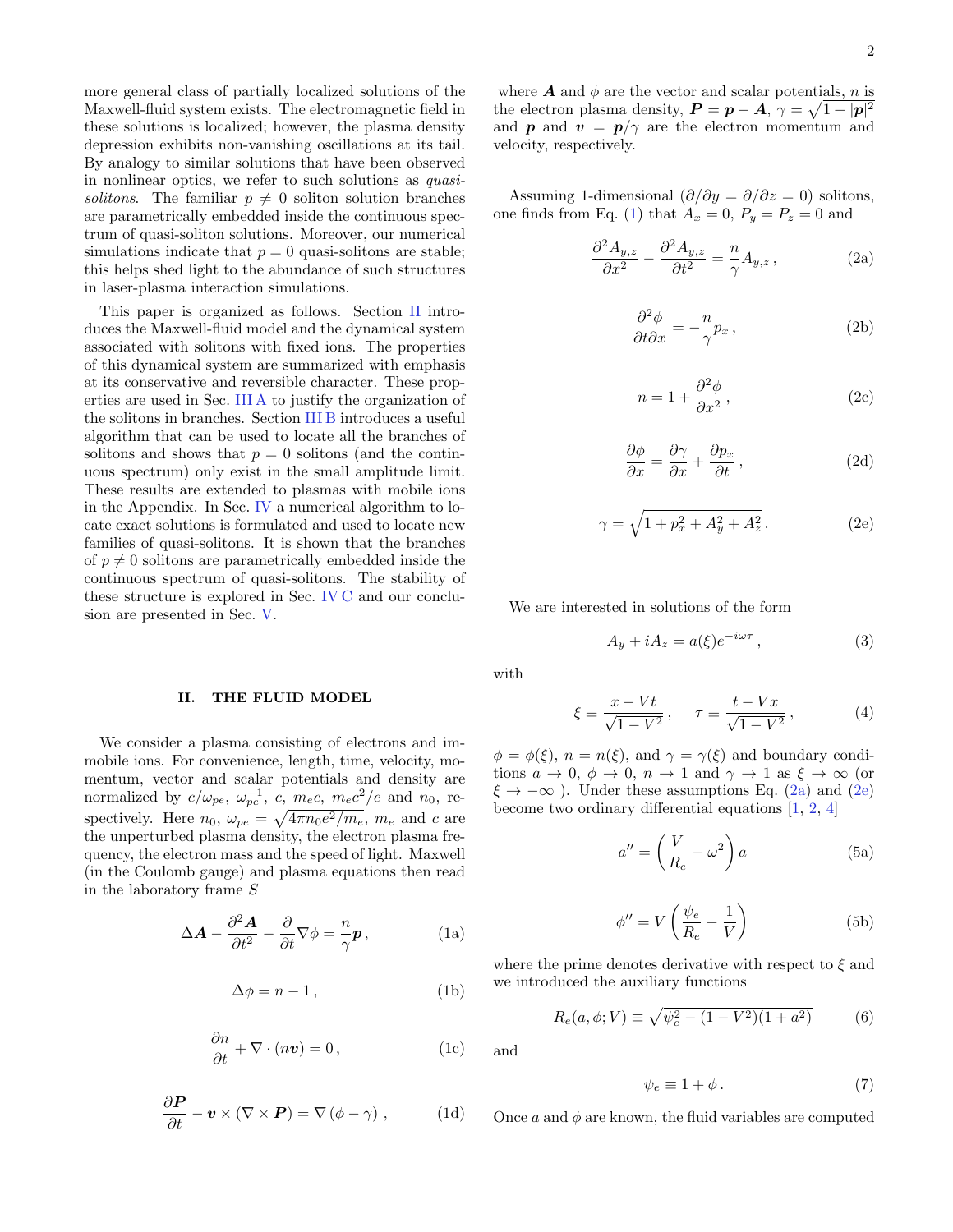from

$$
p_x = (V\psi_e - R_e)/(1 - V^2),\tag{8}
$$

$$
\gamma_e = (\psi_e - VR_e)/(1 - V^2),\tag{9}
$$

$$
n = V(\psi_e/R_e - V)/(1 - V^2). \tag{10}
$$

Equations Eqs.  $(5a)$ – $(5b)$  have several properties that are useful when discussing the existence of solitary waves. First, they result from the Hamiltonian

$$
H(a, p_a, \phi, p_{\phi}) = \frac{1 - V^2}{2} \left[ \left( \frac{p_a}{1 - V^2} \right)^2 + \omega^2 a^2 \right] - \frac{1}{2} p_{\phi}^2 + V R_e(a, \phi) - \psi_e \tag{11}
$$

where the momenta are  $p_a = (1 - V^2)a'$  and  $p_{\phi} = -\phi'$ . Since H does not depend on  $\xi$  explicitly, it is a conserved quantity. For our boundary conditions we have  $H = V^2 - 1$ . In addition, the system is reversible in the sense defined by Devaney [\[25\]](#page-11-6): there is a reversing involution  $G_i$  (a discrete symmetry operation) which fixes half the phase variables and under which the system is invariant under  $\xi$ -reversal  $(\xi \to -\xi)$ . In other words, writing Eqs. [\(5a\)](#page-2-4)-[\(5b\)](#page-2-5) as  $x'_s = f(x_s)$  with  $x_s \equiv [a \ a' \ \phi \ \phi'] \in \mathbb{R}^4$ , there is an involution  $G_j$  that satisfies

$$
G_j f(x_s) = -f(G_j x_s),
$$
  $G_j^2 = 1,$   $\dim(S_j) = 2,$  (12)

where the subspace  $S_j = Fix(G_j) := \{x_s : G_j x_s = x_s\}$ is called the symmetric section of reversibility. Equations [5a](#page-2-4)[-5b](#page-2-5) have two involutions. The first one is

<span id="page-3-3"></span>
$$
G_1: (a, a', \phi, \phi') \to (a, -a', \phi, -\phi'), \quad (13)
$$

with symmetric section

<span id="page-3-5"></span>
$$
S_1: a' = \phi' = 0,
$$
 (14)

and the second

<span id="page-3-4"></span>
$$
G_2: (a, a', \phi, \phi') \to (-a, a', \phi, -\phi'), \quad (15)
$$

with symmetric section

<span id="page-3-6"></span>
$$
S_2: \quad a = \phi' = 0. \tag{16}
$$

Note also that the subspace  $a = a' = 0$ , corresponding to pure electrostatic excitations, is invariant.

Equations  $(5a)$ – $(5b)$  are singular when  $V = 0$ . For such a case, one readily finds from Eq.  $(2b)$  and  $(2e)$ that  $p_x = 0$  and  $\gamma = \sqrt{1 + a^2}$ . Using these results in Eq. [\(2d\)](#page-2-7) gives the invariant

<span id="page-3-8"></span>
$$
R_e(a, \phi; 0) = 0, \t\t(17)
$$

that provides a relation between  $\phi$  and a. A differential equation for the latter is found by combining Eq.  $(2a)$ 

<span id="page-3-9"></span>and [\(2c\)](#page-2-8) to yield

<span id="page-3-2"></span>
$$
a'' = a \left( 1 + a^2 \right) \left( \frac{1}{\sqrt{1 + a^2}} - \omega^2 \right) + \frac{aa'^2}{1 + a^2} \,. \tag{18}
$$

<span id="page-3-10"></span>Equation [\(18\)](#page-3-2) has the first integral

$$
H = \frac{1}{2} \left( \frac{a'^2}{1 + a^2} + \omega^2 a^2 \right) - \sqrt{1 + a^2} \,, \tag{19}
$$

and also admits the two involutions  $G_1$  :  $(a, a') \rightarrow$  $(a, -a')$  and  $G_2: (a, a') \rightarrow (-a, a')$ . Equation [\(18\)](#page-3-2) admits the solitary wave solution [\[11\]](#page--1-8)

<span id="page-3-7"></span>
$$
a(\xi) = \frac{2\sqrt{1 - \omega^2} \cosh(\xi \sqrt{1 - \omega^2})}{\cosh^2(\xi \sqrt{1 - \omega^2}) - (1 - \omega^2)},
$$
 (20)

with maximum amplitude

$$
A_{\text{max}} = \frac{2\sqrt{1 - \omega^2}}{\omega^2}.
$$
 (21)

These standing solutions exist for  $\sqrt{2/3} < \omega < 1$ . The soliton with maximum amplitude, exhibiting zero electron density at its center, has  $\omega = \sqrt{2/3}$ .

# <span id="page-3-0"></span>III. ORGANIZATION OF SOLITONS IN PARAMETER SPACE

# <span id="page-3-1"></span>A. Geometric Arguments

Solitons of the cold fluid model described by Sys. [\(2\)](#page-2-3) can be found as homoclinic orbits of Eqs.  $(5a)$ – $(5b)$ , i.e. solutions that are asymptotic to a fixed point  $Q_0$  in both  $\xi \to \pm \infty$ . Even without computing them analytically or numerically, their organization in parameter space can be anticipated by using arguments based on the dimension of the phase space, the number of conserved quantities, reversibility properties, and the dimensions of the stable and unstable manifolds of the fixed point. We recall that the stable  $W^s$  (unstable  $W^u$ ) manifold of a fixed point is the set of forward (backward) in  $\xi$  trajectories that terminate at the fixed point. Since the solitons are homoclinic orbits that connect to  $Q_0$  as  $\xi \to \pm \infty$ , these orbits lie in the intersection of  $W^s$  and  $W^u$ . Moreover, the solitons studied here are invariant under the  $\xi$ -reversion transformations  $G_1$  or  $G_2$  [Eqs. [\(13\)](#page-3-3)–[\(15\)](#page-3-4)] and this implies that  $W^s$  and  $W^u$  have to intersect on one of the sections  $S_1$  or  $S_2$  defined by Eqs. [\(14\)](#page-3-5)–[\(16\)](#page-3-6). In Ref. [\[4\]](#page--1-9) the solitons are clasified according to the number of zeros p of the vector potential (number of nodes). Solitons with an even (odd) number of nodes are invariant under  $G_1$   $(G_2)$ and thus intersect with  $S_1$   $(S_2)$ . This later result will be used hereafter to discuss the existence of solitons. Interested readers can find an excellent review of the theory in Ref. [\[23\]](#page-11-4).

Let us first examine the case  $V \neq 0$ . Linearizing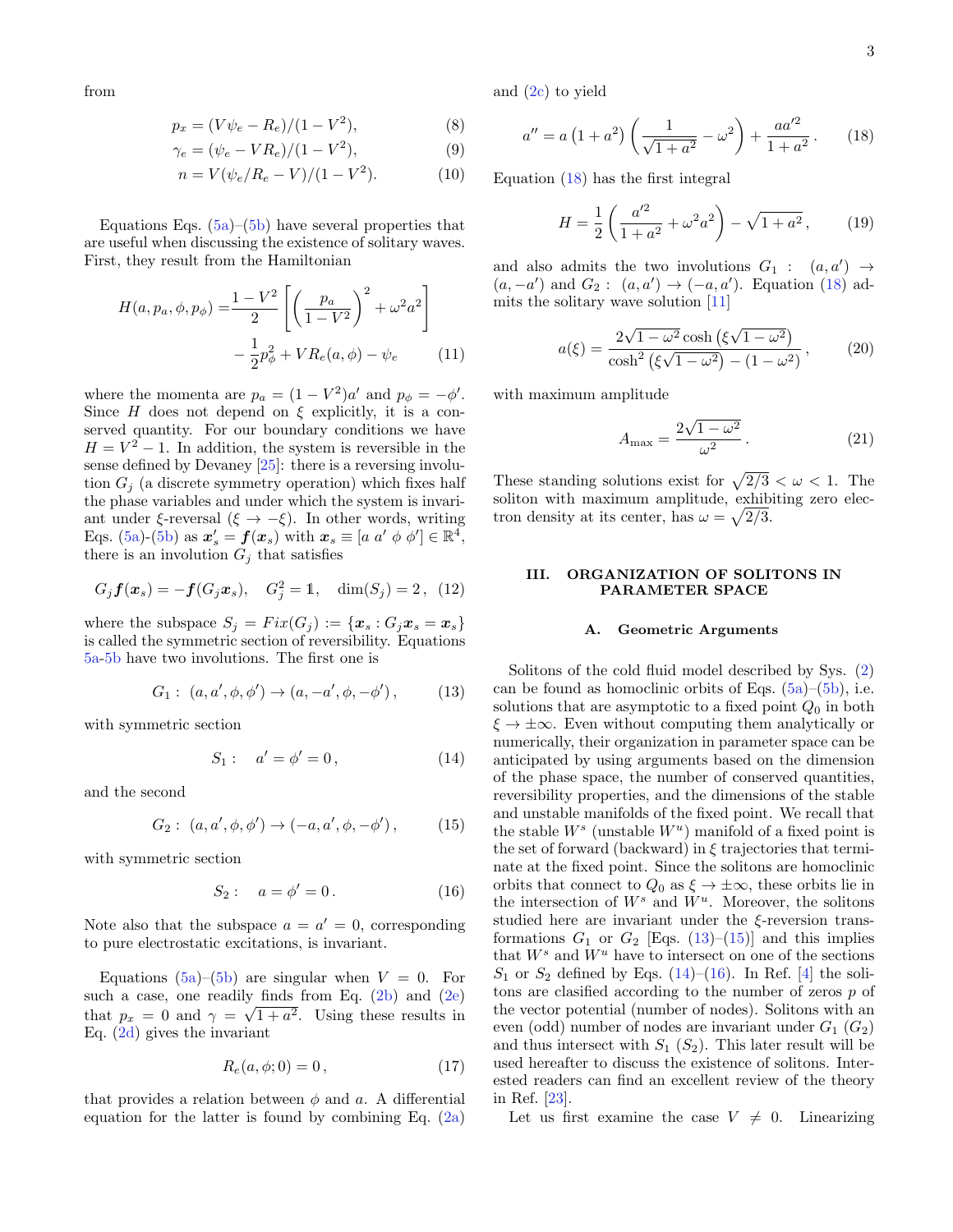Eqs. [\(5a\)](#page-2-4)–[\(5b\)](#page-2-5) about the fixed point  $Q_0 = (a = 0, a' =$  $0, \phi = 0, \phi' = 0$ ) gives

<span id="page-4-1"></span>
$$
a'' - (1 - \omega^2)a = 0
$$
 (22)

<span id="page-4-2"></span>
$$
\phi'' + \frac{1 - V^2}{V^2} \phi = 0 \tag{23}
$$

Looking for solutions of the form  $\exp(\lambda \xi)$ , one finds that Eqs. [22](#page-4-1) and [23](#page-4-2) have eigenvalues  $\lambda_{1,2} = \pm \sqrt{1 - \omega^2}$  and  $\lambda_{3,4} = \pm \sqrt{-(1 - V^2)/V^2}$ , respectively. Hereafter we restrict the analysis to  $\omega < 1$ , when the fixed point is a saddle-center and solitons can exist. For such a case, the stable  $W^s$  and unstable  $W^u$  manifolds of the fixed point are one-dimensional. By  $\xi$ -reversibility one can see that if the unstable manifold  $W^u$  intersects any of the symmetric sections  $S_1$  or  $S_2$ , then the stable manifold  $W^s$ has to also intersect it at the same point (in fact, this implies that  $W^s = W^u$  since both manifolds are onedimensional). Therefore, the condition for existence of a homoclinic orbit is that the one-dimensional  $W^u$  (or  $W^s$ ) intersect the two-dimensional section  $S_i$  within the threedimensional energy shell  $H = V^2 - 1$ . In general [\[23\]](#page-11-4), such an intersection is expected to occur for specific parameter values that form branches in the  $V$ - $\omega$  parameter space.

For  $V = 0$ , the dynamics is governed by Eq. [\(18\)](#page-3-2) and the phase space is two-dimensional. One readily verifies that  $Q_0 = (a = 0, a' = 0)$  is a fixed point with eigenvalues  $\lambda_{1,2} = \pm \sqrt{1 - \omega^2}$ . If  $\omega < 1$ , then  $Q_0$  is a saddle and the dimensions of  $W^s$  and  $W^u$  are both equal to 1. The intersection of the one-dimensional unstable manifold  $W^u$  with the one-dimensional section  $a' = 0$  within the two-dimensional  $(a, a')$  phase space is robust against parameter variations. This implies that  $V = 0$  solitons exist within a continuous range of  $\omega$ . This is in agreement with the analytical solution  $[Eq. (20)]$  $[Eq. (20)]$  $[Eq. (20)]$  that exists within the frequency domain  $2/3 < \omega^2 < 1$ .

The previous discussion highlights the crucial difference between standing and moving solitons: the existence of the invariant  $R(a, \phi, 0)$  if  $V = 0$  [Eq. [\(17\)](#page-3-8)] which restricts the dimensionality of phase-space and leads to a continuous spectrum in that case. Equations  $(5a)-(5b)$  $(5a)-(5b)$  $(5a)-(5b)$ share a set of properties that are compatible with the hypothesis assumed in Ref. [\[24\]](#page-11-5): Hamiltonian structure, reversibility, saddle-center fixed point and the invariant subspace  $a = a' = 0$ . In addition to the cascade of homoclinic orbits and a rigorous investigation of the structure of the set made by parameter values yielding localized structures, Ref. [\[24\]](#page-11-5) also proved the existence of families of periodic orbits and Smale horseshoes in nearby level sets of the Hamiltonian function. The latter proves that the system is not integrable globally. For this reason a global invariant in the case  $V \neq 0$  that could play the role of Eq. [\(17\)](#page-3-8) for  $V = 0$  is not possible.

# <span id="page-4-0"></span>B. Numerical method to locate solitons

This section introduces a procedure to locate solitons and explains why past works concluded that there is a region in the  $V - \omega$  plane with a continuous spectrum. For any given value of the parameters V and  $\omega$  we carried out integrations of Eqs. [5a](#page-2-4) and [5b](#page-2-5) with a symplectic fourth order Runge-Kutta-Nystrom method. We took an initial condition that belongs to the linear approximation of the unstable manifold of  $Q_0$ . This approximation reads

<span id="page-4-4"></span>
$$
\boldsymbol{x}_s(\xi=0) = \frac{\epsilon}{\sqrt{2-\omega^2}} \begin{bmatrix} 1 & \sqrt{1-\omega^2} & 0 & 0 \end{bmatrix} \tag{24}
$$

with  $\epsilon$  a small parameter. The integrations were stopped at  $\xi = \xi_s$ , when the orbit intersects the section  $\phi' = 0$ with a tolerance smaller than  $10^{-15}$ . The algorithm used a fixed  $\xi$ -step  $(\Delta \xi)$ , except at the last point of the orbit. For the latter, the Newton-Raphson method was used to find a  $\Delta \xi$  such that  $\phi'(\xi_s) = 0$  was satisfied with the prescribed tolerance. All the calculations were carried with  $\Delta \xi = 5 \times 10^{-4}$  and  $\Delta \xi = 5 \times 10^{-5}$  in order to check the convergence of the results.

Figure [1](#page-4-3) shows the magnitude of  $a'(\xi_s)$  versus  $\epsilon$  for integrations started with the initial condition Eq. [\(24\)](#page-4-4) and parameter values ( $V = 0.1$  and  $\omega = 0.95$ ) that belong to the domain where a continuous spectrum has been predicted. As shown in Fig. [1,](#page-4-3) for  $\epsilon \lesssim 10^{-5}$  the distance from the symmetric section  $S_1$  remains constant. If a soliton existed for this set of parameters, the magnitude of  $a'(\xi_s)$  should vanish as  $\epsilon \to 0$ . We remark that any computational method with a tolerance above  $10^{-6}$ would interpret this orbit, which is not homoclinic, as a soliton.



<span id="page-4-3"></span>Figure 1. Value of  $a'(\xi_s)$  versus  $\epsilon$  for integrations started with Eq. [24](#page-4-4) and  $\xi_s$  given by  $\phi'(\xi_s) = 0$ 

In order to investigate further the organization of the solitary waves in the  $V - \omega$  plane we fixed  $V = 0.1$ , and carried out integrations for several  $\omega$  values and initial conditions given by Eq. [\(24\)](#page-4-4) with  $\epsilon = 10^{-7}$ . Again we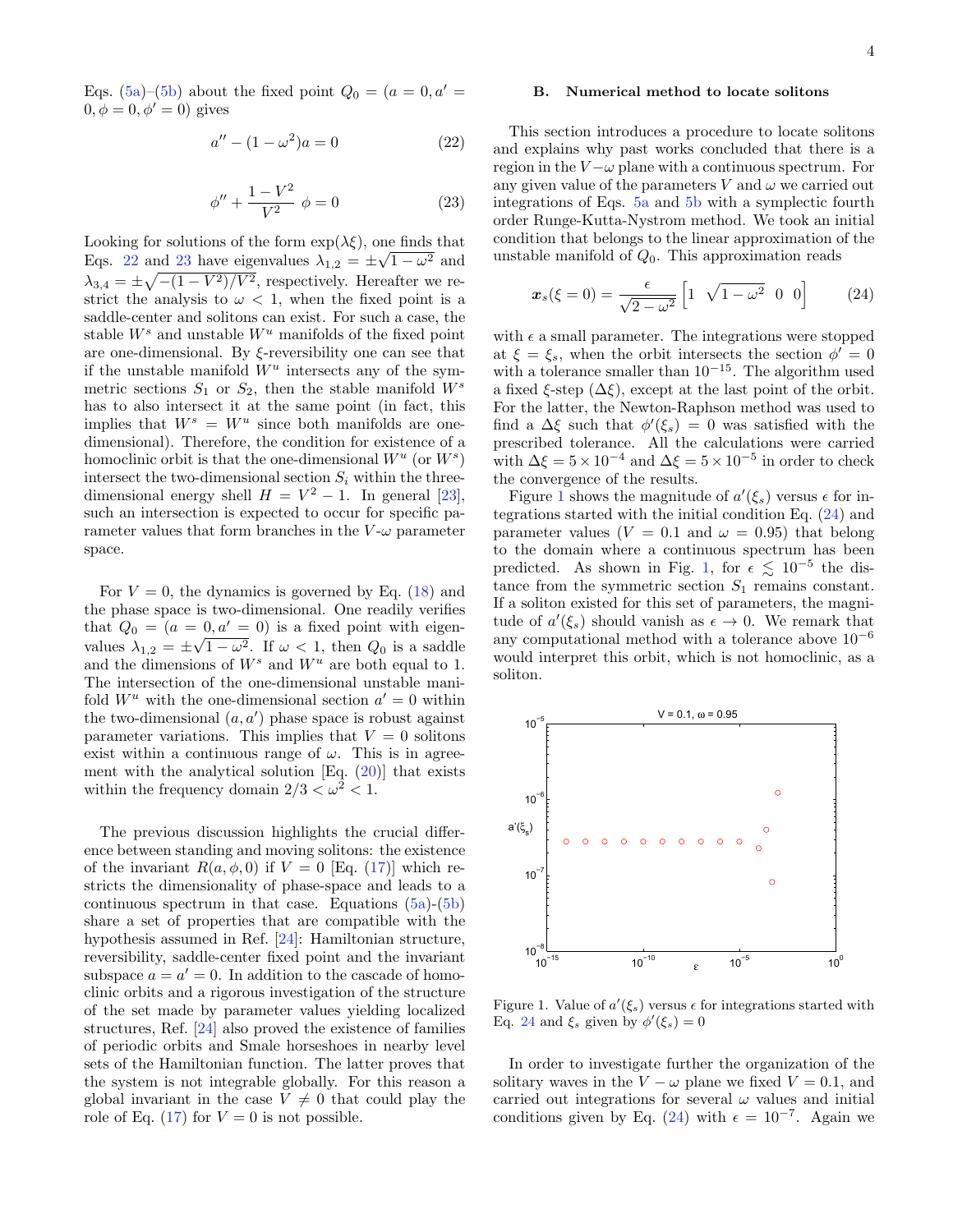stopped the integration at  $\xi = \xi_s$ , i.e. when the orbit intersected the section  $\phi' = 0$ . At each  $\omega$  value we recorded the value of  $a'(\xi_s)$ . Figure [2](#page-5-0) shows the absolute value of  $a'(\xi_s)$  in logarithm scale versus  $\omega$ . Crosses (dots) were used to present positive (negative) values of  $a'(\xi_s)$ . The figure shows that, for  $\omega < 0.6$ , the sign of  $a'(\xi_s)$  changes at several  $\omega$  values, with the  $\omega$  interval between two sign changes becoming smaller as  $\omega$  decreases. Obviously, at each change of sign, there is an  $\omega$  value, say  $\omega_i$ , that makes  $a'(\xi_s) = 0$  and this designates a trajectory that intersects the section  $S_1$  (p is even), i.e. a soliton. Since solitons occur at discrete values of  $\omega$  for a given V, the solitons are organized in branches in the  $\omega - V$  plane.



<span id="page-5-0"></span>Figure 2. Absolute value of  $a'(\xi_s)$  versus  $\omega$  for  $V = 0.1$ . Crosses (dots) corresponds to positive (negative) values of  $a'(\xi_s)$ .

The diagram shown in Fig. [2](#page-5-0) can be used to compute the branches with even p. Once a change of sign of  $a'(\xi_s)$ is detected, the value of  $\omega_i$  can be computed easily with a bisection method. Figure [3](#page-5-1) displays four examples at  $V = 0.1$  computed with this method. Each soliton in Fig. [3](#page-5-1) belongs to a different branch. Branches with lower value of  $\omega_i$  have a vector potential with a higher number of zeros and also much higher amplitudes.

As  $\omega$  approaches to 1,  $|a'(\xi_s)|$  decreases monotonically (see Fig. [2\)](#page-5-0) but we do not observe a clear indication of an intersection with the symmetric section  $S_1$ . Beyond a certain  $\omega$ , say  $\omega^*$ , the monotonic decrease of  $|a'(\xi_s)|$  appears to be disrupted and we observe erratic changes in sign of  $a'(\xi_s)$ . A detail of this part of the diagram is shown in Fig. [4,](#page-6-1) which contains calculations with  $\epsilon = 10^{-6}$  and  $\epsilon = 10^{-7}$ . We find that the onset of this effect appears at a larger  $\omega^*$  for smaller  $\epsilon$  and therefore is a consequence of the truncation of the infinite domain  $-\infty < \xi < \infty$  in our calculation, i.e. the finite value of  $\epsilon$  in Eq. [24.](#page-4-4) The numerical integrations were started at a distance  $\epsilon$  from  $Q_0$ and along a linear approximation of the unstable manifold. For this reason, we cannot expect that the behavior of  $|a'(\xi_s)|$  versus  $\omega$  will be smooth for  $|a'(\xi_s)| \sim \epsilon^2$ . For instance, for  $\epsilon = 10^{-6}$  and  $\epsilon = 10^{-7}$  the erratic behavior



<span id="page-5-1"></span>Figure 3. Some examples of solitons that intersect the section  $S_1$  with  $V = 0.1$ . Solid and dashed lines correspond to a and  $\phi$ , respectively.

starts when  $|a'(\xi_s)|$  reaches about  $10^{-12}$  and  $10^{-14}$ , respectively. In order to investigate the dynamics with  $\omega$ even closer to 1, we need to reduce  $\epsilon$  more but then we are limited by the finite precision in our computations. To overcome this obstacle we use the arbitrary precision capabilities of Mathematica in order to perform computations with 30 digits of precision. We use the built-in adaptive symplectic integrator with an (absolute) error tolerance of 25 digits. This allows to verify the results obtained with  $\epsilon = 10^{-6}$ ,  $10^{-7}$  with an independent code and also to perform computations with  $\epsilon = 10^{-10}$  as shown in Fig. [4.](#page-6-1) We observe that the onset of erratic behavior of the sign of  $a'(\xi_s)$  is now at even larger  $\omega^*$ while  $|a'(\xi_s)|$  becomes of the order of  $10^{-19}$ .

The trend of the  $a'(\xi_s) - \omega$  curve and the geometric arguments of Sec. [III A](#page-3-1) seem to rule out the existence of a continuous spectrum of finite amplitude  $p = 0$  solitons. In particular, there appears to be no  $\epsilon$ -independent  $\omega$  value signifying transition to such a continuous spectrum. What the behavior of  $a'(\xi_s) - \omega$  as  $\omega \to 1$  seems to indicate is that  $p = 0$  solitons exist in the small amplitude limit. Indeed, in the limit of  $\omega \to 1$  (small solution amplitude) a nonlinear Schrödinger equation (NLS) limit of the Maxwell-fluid model exists [\[26\]](#page-11-7) which supports soliton solutions. However, one has to note that the NLS equation is integrable, possesses infinitely many integrals of motion, thus naturally leading to the existence of solitons.

Plotting the absolute value of  $a(\xi_s)$  (instead of  $a'(\xi_s)$ ) versus  $\omega$  in logarithm scale and using crosses and dots to denote positive and negative values of  $a(\xi_s)$  reveals the organization of the solitons with odd  $p$  (see Fig. [5\)](#page-6-2). These are orbits that intersect the  $S_2$  section. There are many changes of sign of  $a(\xi_s)$  and, at the particular  $\omega_i$ values that make  $a(\xi_s) = 0$ , there are branches of solitons with an odd number of nodes in the vector potential. Some of these orbits are shown in Fig. [6.](#page-6-3)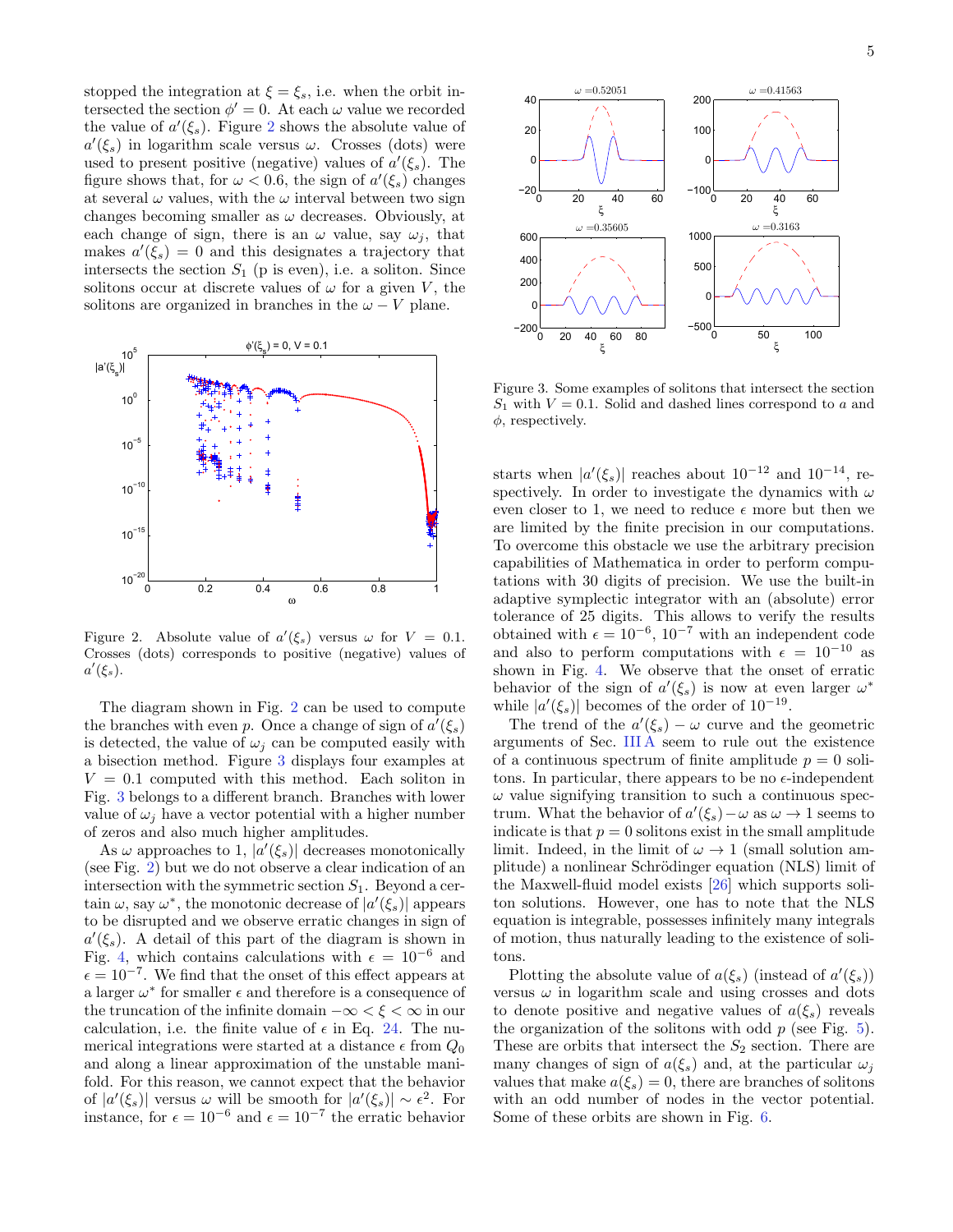

<span id="page-6-1"></span>Figure 4. Absolute value of  $a'(\xi_s)$  versus  $\omega$  for  $V = 0.1$  and three different values of  $\epsilon$  in Eq. [\(24\)](#page-4-4). Crosses (dots) corresponds to positive (negative) values of  $a'(\xi_s)$ .



<span id="page-6-2"></span>Figure 5. Absolute value of  $a(\xi_s)$  versus  $\omega$  for  $V = 0.1$ . Crosses (dots) corresponds to positive (negative) values of  $a(\xi_s)$ .

Tables [I](#page-6-4) and [II](#page-7-0) summarize some of the numerical results for  $V = 0.1$ . It contains branches of solutions with the number of zeros of the vector potential  $p$  from 1 to 20 as well as the frequency values  $\omega_i$  which give rise to localized solitons.

# <span id="page-6-0"></span>IV. QUASI-SOLITONS AND EMBEDDED SOLITONS

As we now show, the solitons computed in Sec. [III](#page-3-0) are special members of a new family of delocalized solutions named quasi-solitons. The latter do not only provide a broader understanding of the former but also have an interesting physical meaning. In general, quasi-soliton are weakly non-localized solutions with a soliton-like core



<span id="page-6-3"></span>Figure 6. Some examples of solitons that intersect the section  $S_2$  with  $V = 0.1$ . Solid and dashed lines correspond to a and  $\phi$ , respectively.

<span id="page-6-4"></span>Table I. Solitons spectrum with  $V = 0.1$  (even p).

| р                | max                      | $\omega_i$ |
|------------------|--------------------------|------------|
| $\boldsymbol{2}$ | $3.629779 \times 10^{1}$ | 0.52050770 |
| $\overline{4}$   | $1.603032 \times 10^{2}$ | 0.41562715 |
| 6                | $4.290256 \times 10^{2}$ | 0.35604770 |
| 8                | $8.990913 \times 10^{2}$ | 0.31629641 |
| 10               | $1.627378 \times 10^{3}$ | 0.28736027 |
| 12               | $2.670918 \times 10^3$   | 0.26509070 |
| 14               | $4.086845 \times 10^3$   | 0.24727222 |
| 16               | $5.932369 \times 10^3$   | 0.23259912 |
| 18               | $8.264754 \times 10^3$   | 0.22024540 |
| 20               | $1.114131 \times 10^{4}$ | 0.20965960 |

and non-vanishing oscillatory tails [\[27\]](#page-11-8). In the present case, the quasi-solitons that we will find are partially localized: the electromagnetic field is localized but the longitudinal quantities, e.g. n and  $\phi$  exhibit oscillatory tails.

From a dynamical system point of view, a quasi-soliton is an homoclinic orbit that connects at  $\xi \to \pm \infty$  with a periodic orbit. In a reversible Hamiltonian system like Eq.  $(5a)-(5b)$  $(5a)-(5b)$  $(5a)-(5b)$ , the existence of a quasi-soliton requires the intersection of the 2-dimensional unstable manifold of the periodic orbit with the 2-dimensional symmetric section. Hence, symmetric quasi-solitons are persistent under parameter variations and they would appear in a continuous region of the  $\omega - V$  plane [\[23\]](#page-11-4). As shown in the context of nonlinear optics [\[28\]](#page-11-9), the amplitudes of the oscillating tails of the quasi-solitons can exactly vanish at a discrete set of parameter values. In other words, for certain relations  $V = V(\omega)$  these solutions are truly localized and correspond to branches of true solitons. For this reason, such solitons are said to be parametrically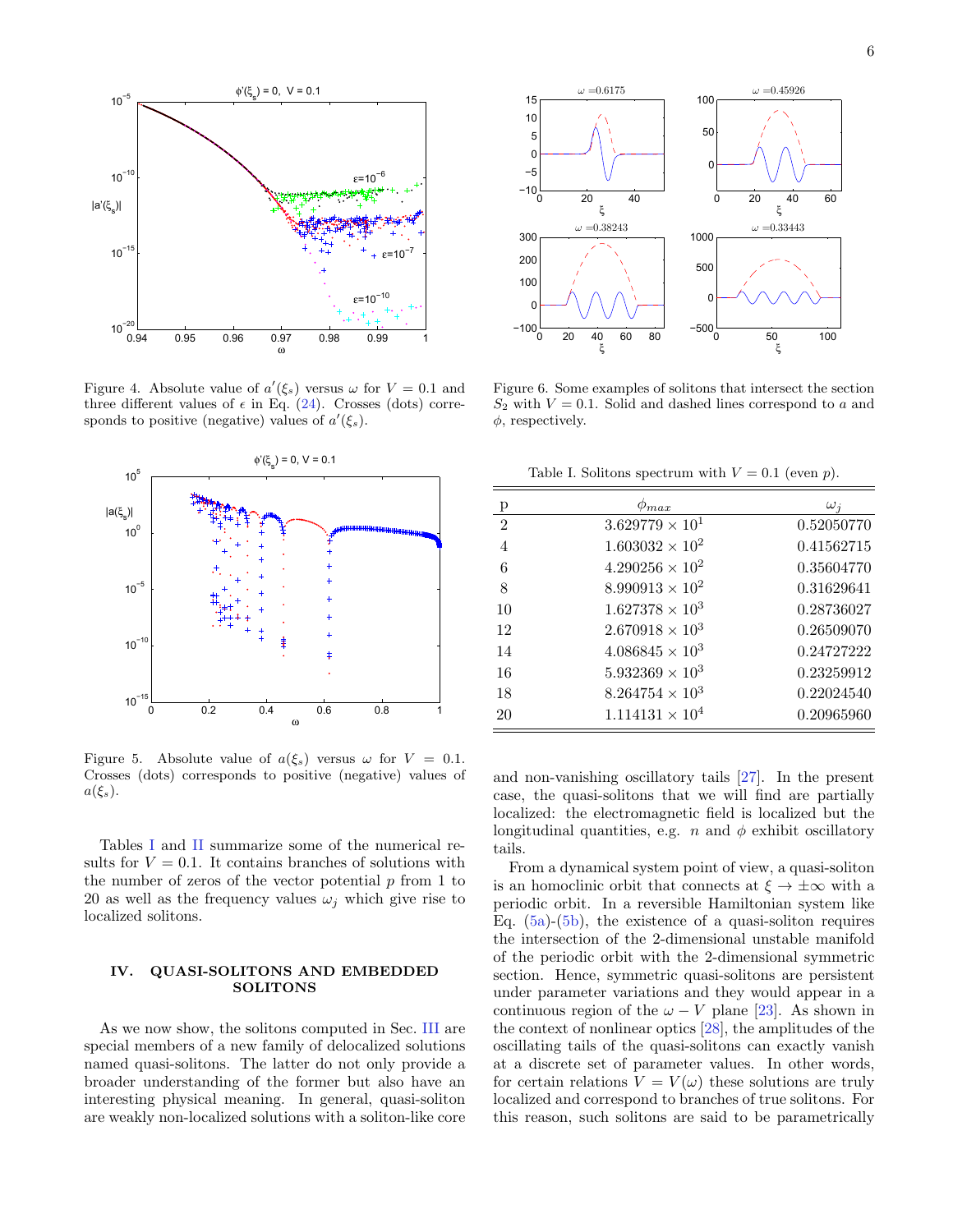<span id="page-7-0"></span>Table II. Solitons spectrum with  $V = 0.1$  (odd p).

| р            | $p_{max}$                | $\omega_i$ |
|--------------|--------------------------|------------|
| $\mathbf{1}$ | $1.099531 \times 10^{1}$ | 0.61749714 |
| 3            | $8.374166 \times 10^{1}$ | 0.45926068 |
| 5            | $2.730471 \times 10^{2}$ | 0.38242601 |
| 7            | $6.353430 \times 10^{2}$ | 0.33443103 |
| 9            | $1.227398 \times 10^3$   | 0.30080027 |
| 11           | $2.106175 \times 10^3$   | 0.27555955 |
| 13           | $3.328761 \times 10^3$   | 0.25572137 |
| 15           | $4.952331 \times 10^3$   | 0.23960230 |
| 17           | $7.034125 \times 10^3$   | 0.22617167 |
| 29           | $9.631429 \times 10^{3}$ | 0.21475857 |

embedded in the family of delocalized quasi-soliton.

Before we explore if this mechanism also applies in our problem we note that since we found Eqs.  $(5a)-(5b)$  $(5a)-(5b)$  $(5a)-(5b)$ from Eqs.  $(2a)-(2e)$  $(2a)-(2e)$  $(2a)-(2e)$  by imposing the boundary conditions  $a \to 0$ ,  $\phi \to 0$ ,  $n \to 1$  and  $\gamma \to 1$  as  $\xi \to \infty$ , only solutions of Eqs. [\(5a\)](#page-2-4)-[\(5b\)](#page-2-5) connecting with the equilibrium point  $Q_0$  correspond to solutions of the fluid system given by Eqs.  $(2a)-(2e)$  $(2a)-(2e)$  $(2a)-(2e)$ . However, quasi-solitons connect with a periodic orbit and not with  $Q_0$ . For this reason, we will compute quasi-soliton solutions directly from Eqs. [\(2a\)](#page-2-2)- [\(2e\)](#page-2-3) with an extension to  $V \neq 0$  of the finite-difference algorithm presented in Ref. [\[7\]](#page--1-2).

## <span id="page-7-3"></span>A. Numerical algorithm to locate quasi-solitons

Since this work deals with traveling waves, we introduce a boosted frame  $S'$  that moves with constant velocity V along the x-axis. Four-vectors  $(t, x)$ ,  $(\gamma, p)$ ,  $(\phi, A)$ and  $(\rho, \mathbf{j})$  with the electron charge and current densities given by  $\rho = -n$  and  $\mathbf{j} = -n\mathbf{v}$  transform according to Lorentz transformations. Equations Eqs.  $(2a)$ – $(2e)$  in the boosted frame read

$$
\frac{1}{L^2} \frac{\partial^2 A'_{y,z}}{\partial x'^2} - \Omega^2 \frac{\partial^2 A'_{y,z}}{\partial t'^2} = \frac{n'}{\gamma'} A'_{y,z}
$$
 (25a)

$$
\Omega \frac{\partial e'_x}{\partial t'} - \frac{V}{L} \frac{\partial e'_x}{\partial x'} = \frac{n'}{\gamma'} \left( p'_x + V\gamma' \right) \tag{25b}
$$

$$
n' = \frac{\gamma'}{\gamma' + Vp'_x} \left[ \sqrt{1 - V^2} - \left( \frac{1}{L} \frac{\partial e'_x}{\partial x'} - \Omega V \frac{\partial e'_x}{\partial t'} \right) \right] \tag{25c}
$$

$$
e'_x = -\left(\frac{1}{L}\frac{\partial \gamma'}{\partial x'} + \Omega \frac{\partial p'_x}{\partial t'}\right) \tag{25d}
$$

<span id="page-7-1"></span>
$$
\gamma' = \sqrt{1 + p_x'^2 + A_y'^2 + A_z'^2}
$$
 (25e)

$$
x' = \frac{1}{L} \frac{x - Vt}{\sqrt{1 - V^2}} \qquad t' = \Omega \frac{t - Vx}{\sqrt{1 - V^2}}, \qquad (26)
$$

For numerical convenience we also introduced the parameters  $L$  and  $\Omega$ , which allow to work in a computational box  $x' \in [0, 1]$  and  $t' \in [0, 2\pi]$ .

Quasi-solitons are spatially- and temporally-periodic solutions of Eq.  $(25)$  with unknown spatial period L and angular frequency  $\Omega$ . We note that we do not impose a restriction on the functional form of these solutions as we did in writing Eq. [\(3\)](#page-2-9). In our algorithm the computational box is discretized with  $N_x$  and  $N_t$ regularly spaced points. A vector of unknowns  $\mathbf{b} =$  $[A_{yi,j} \ A_{zi,j} \ p_{xi,j} \ n_{i,j} \ e_{xi,j} \ \gamma_{i,j}]$  with  $i = 1,...N_x$  and  $j = 1, \ldots N_t$  with the values of the variables at the grid points is constructed. After using second order finitedifference formulae to approximate the spatial and temporal derivatives and imposing periodic boundary conditions in space and time, one finds from Eq. [\(25\)](#page-7-1) a large set of nonlinear algebraic equations of the form

<span id="page-7-2"></span>
$$
g(b; V, \Omega, L) = 0 \tag{27}
$$

for the unknowns **b**  $(V, \Omega)$  and  $L$  are treated as fixed parameters). This is solved iteratively with a Newton-Raphson method, using as initial guesses the soliton solutions computed in Sec. [III](#page-3-0) or the analytical solution given in Eq. [\(20\)](#page-3-7). Our algorithm takes advantage of the sparsity of the Jacobian of  $g$ , which was computed analytically, and it carries out its LU factorization using parallel computation. In our calculations we used  $N_x = 1501$ ,  $N_t = 150$  and a solution  $b^*$  was accepted as valid if the tolerance of the Newton method, i.e. the residual  $\max(|g(b^*)|)$  of Eq. [\(27\)](#page-7-2), was smaller than  $5 \times 10^{-10}$ .

## B. Quasi-soliton solutions

We now provide examples of the use of the numerical algorithm of Sec. [IV A](#page-7-3) in order to locate quasi-solitons. Using the method introduced in Sec. [III](#page-3-0) we find that, for  $V = 0.9$ , there is a soliton solution with  $p = 1$  at  $\omega = \omega^* \equiv 0.95805238$ . We then use these parameter values and  $L = 400$ ,  $\Omega = \omega^*$  with the code described in Sec. [IV A](#page-7-3) and compute a solution using as initial guess the spatiotemporal profile found through the integration of Eqs.  $(5a)$ – $(5b)$  and the use of Eq.  $(3)$  and  $(8)$ – $(10)$ . We then use the velocity as continuation parameter to compute quasi-solitons with  $\Omega = \omega^*$ . At each value of V, the code used as initial guess the quasi-soliton solution found at the previous velocity value.

Figure [7](#page-8-1) shows the relative (mean value was subtracted) amplitude of the density oscillations at the quasi-soliton tail versus the velocity at  $\Omega = \omega^*$ . The amplitude of the density oscillations at the tail is equal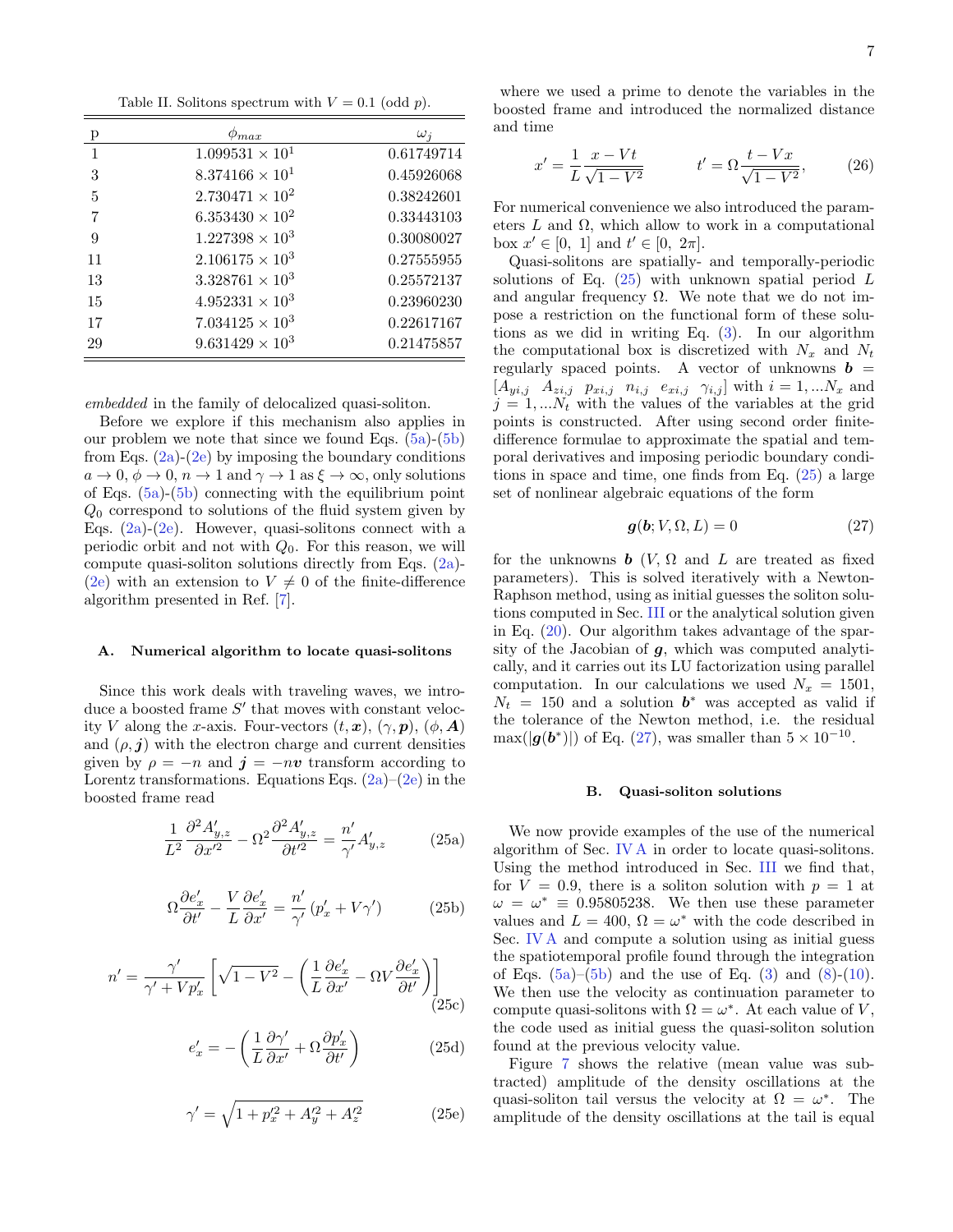to  $3.36 \times 10^{-5}$  at  $V = 0.8995$ . The limiting factor in our computations is the discretization error in space which is  $(\Delta x)^2 = 0.07$ . Therefore, this result is in agreement with the solution of Eqs.  $(5a)$ – $(5b)$ , i.e. a fully localized solution at  $V = 0.9$ . Panels (a)-(c) in Fig. [8](#page-8-2) display the electron density profile of quasi-solitons with  $\Omega = \omega^*$ and velocity  $V = 0.8970, 0.8995$  and 0.9010, respectively. The oscillations at the tail except at a particular value of  $V$  [panel (b)] are evident. The wavelengths of the oscillations at the tail are in agreement with the linear oscillations at the tail are in agreement with the linear<br>analysis of Sec. [III A.](#page-3-1) They are about  $2\pi V/\sqrt{1-V^2}$ , i.e. they correspond to the eigenvalues  $\lambda_{3,4}$  that are associated with small amplitude oscillations of  $\phi$  according to Eq. [\(23\)](#page-4-2). These numerical calculations demonstrate that the branches of solitons are parametrically embedded at the continuous spectrum of the quasi-soliton.



<span id="page-8-1"></span>Figure 7. Amplitude of the density oscillations at the quasisoliton tail versus V for  $\Omega = \omega^*$ .



<span id="page-8-2"></span>Figure 8. Boosted frame density profile of  $p = 1$  quasi-soliton solutions at  $t' = 0$  with  $\Omega = \omega^*$ . Panels (a)-(c) correspond to  $V = 0.8970, 0.8995$  and 0.901, respectively.

The existence of  $p = 0$  quasi-solitons with finite velocity was also investigated with the finite-difference code. For these calculations we set  $\omega = 0.95$ ,  $L = 100$  and used  $V$  as a continuation parameter. The analytical solution given by Eq. [\(20\)](#page-3-7) was used as initial guess. Solutions where found in a continuous range of  $V$ ; as an example, we show in Fig. [9](#page-8-3) a  $p = 0$  quasi-soliton with  $V = 0.12$ , thus giving numerical evidence of the existence of this special type of quasi-soliton. The inset shows that small amplitude oscillations with a high-wavevector exist at the tail. This result is again in agreement with the linear analysis of Sec. [III A.](#page-3-1) As  $V \rightarrow 0$  the wavethe linear analysis of Sec. III A. As  $V \to 0$  the wave-<br>length of the tail oscillation  $(2\pi V/\sqrt{1-V^2})$  vanishes. As a consequence, numerical difficulties arise at this particular limit, which requires a high resolution to capture the structure of the solution appropriately.



<span id="page-8-3"></span>Figure 9. Density and amplitude of the vector potential profiles of a  $p = 0$  quasi-soliton at  $t' = 0$ . Parameter values are  $\Omega = 0.95$  and  $V = 0.12$ .

#### <span id="page-8-0"></span>C. Stability of the quasisoliton solutions

In this section we study numerically the stability of the quasi-soliton solutions. Since these solutions are calculated with finite precision, the residual in Eq. [\(27\)](#page-7-2) acts as a perturbation of the exact solution. Thus, integrating the Maxwell-fluid model Eq. [\(1\)](#page-2-1) with quasi-soliton solutions determined using the algorithm of Sec. [IV A](#page-7-3) as initial condition provides information on their stability.

The numerical integration is performed in the labframe with the pseudo-spectral code described in Ref. [\[26\]](#page-11-7). For the spatial dependence of the field and plasma quantities, Fourier space discretization is used, while time stepping is handled by an adaptive fourth order Runge-Kutta scheme. In order to ensure numerical stability a filter in Fourier space of the form  $\exp(-36(|k_x|L/(\pi N_x))^{24})$  is used. This prevents the growth of aliased high- $|k_x|$  modes, while the dynamics of the physically relevant modes are not affected. The so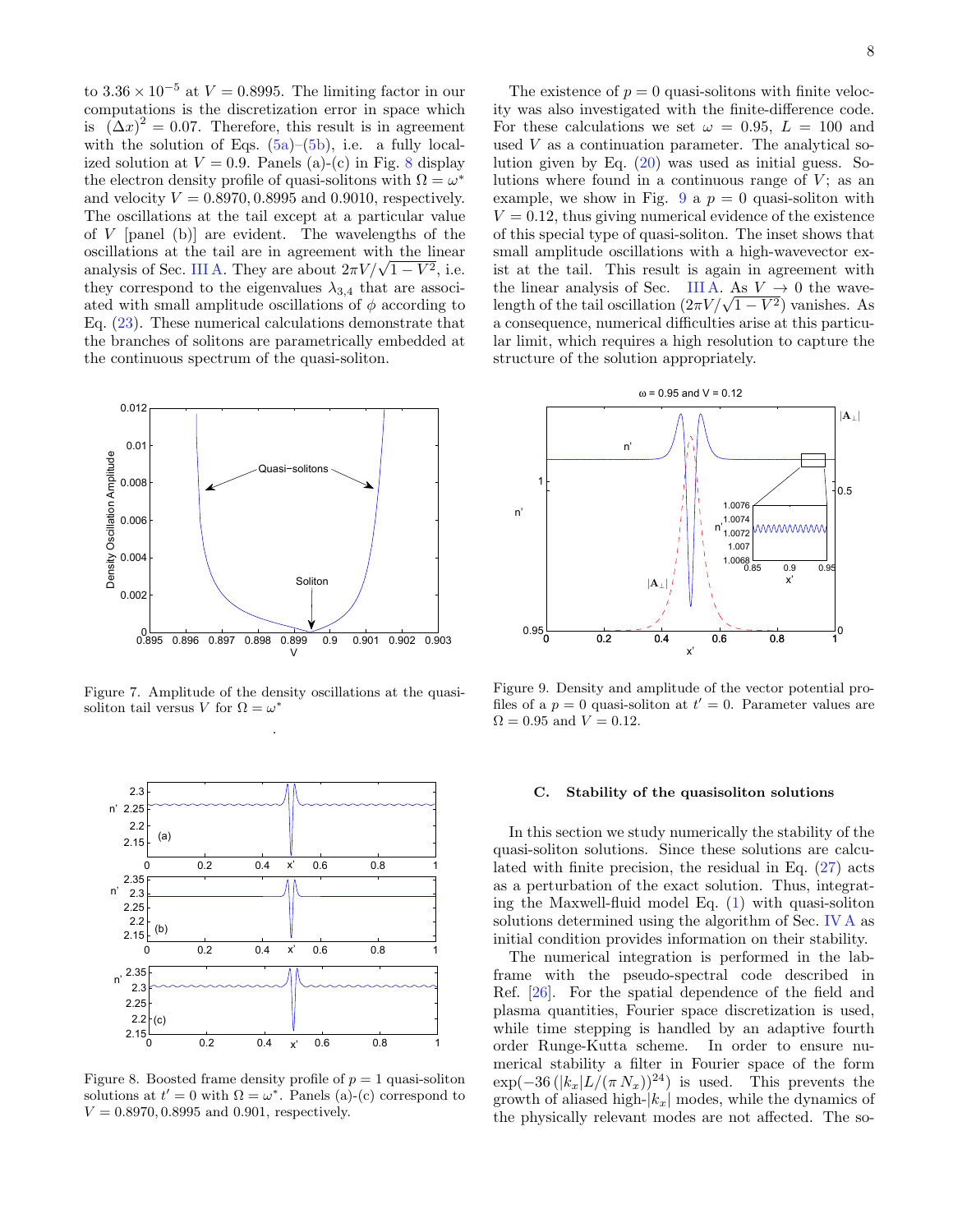lutions found in the boosted frame with the algorithm of Sec. [IV A](#page-7-3) are transformed to the lab frame using Lorentz transformations in order to obtain the initial conditions required for the direct numerical integration.

In Fig. [10](#page--1-11) we show snapshots from the evolution of a  $p = 0$  quasi-soliton with  $\omega = 0.95$  and  $V = 0.12$ . We observe that the quasi-soliton remains essentially unchanged up to  $t = 160$ , indicating stability. In Fig. [11](#page--1-12) we show the evolution of a  $p = 1$  quasi-soliton with  $\omega = 0.958$  and  $V = 0.897$ . An instability develops in the trailing edge of the density profile. This instability is similar to the one observed in fluid simulations of  $p = 1$  solitons [\[21\]](#page-11-10) and connected to the forward stimulated Raman scattering instability [\[22\]](#page-11-3). The disturbance of the wake leads to radiation of part of the electromagnetic field of the soliton. We note that ion motion, not included here, is expected to also play a role in quasisoliton evolution, in particular for small  $V$ , as already seen in studies of soliton stability at the ion time scale [? ]. A more comprehensive study of the stability of quasisolitons is beyond the scope of this work and will be presented in a future publication.

## <span id="page-9-0"></span>V. CONCLUSIONS

We have shown that quasi-soliton solutions of the Maxwell-fluid model exist in continuous domains of the  $\omega - V$  plane. These solutions consist of a localized electromagnetic pulse with  $p = 0, 1, \ldots$  number of nodes of the vector potential trapped in a plasma density cavity with oscillations at its tails. Our study also sheds light to the organization in parameter space of the circularly polarized relativistic solitons identified in previous studies. The solitons with  $p > 0$  turn out to be special members of the corresponding quasi-soliton family for which the density tail-oscillations vanish. Therefore, such solitons exist for specific values  $V = V(\omega)$ , i.e. they form branches in the  $\omega - V$  plane. This is consistent with the geometric arguments of the theory of dynamical systems which were used in Sec. [III A](#page-3-1) to formulate a method to locate these branches. Although the values of  $\omega$  which give rise to localized solitons are found numerically and with a finite accuracy, the bisection method developed proves rigorously their existence because it is based on zero-crossings of  $a'(\xi_s)$  (even p) or  $a(\xi_s)$  (odd  $p$ ). This allows to rule out the existence of a continuous spectrum for finite amplitude and finite velocity,  $p = 0$ solitons. Such a continuous spectrum only exists in either of the integrable limits of the Maxwell-fluid model, i.e. for  $\omega \to 1$  or  $V \to 0$ . However, the only proper finite amplitude and velocity solitary waves with  $p = 0$  are the quasi-solitons presented here.

Our stability study suggests that  $p = 0$  quasi-solitons are stable while ones with  $p > 1$  are unstable. This could help explain the abundance of single-humbed solitonlike structures in laser-plasma interaction. It appears rather natural that during the process of excitation of such structures, non-vanishing tail oscillations ('wakes') are also excited by the driving laser pulse. We therefore expect that our study will prompt the identification of quasi-solitons structures in laser-plasma simulations and experiments.

### ACKNOWLEDGMENTS

This work was supported by the Ministerio de Economía y Competitividad of Spain (Grant No RYC-2014-15357) and by the Knut and Alice Wallenberg Foundation (PLIONA project).

## Appendix A: Solitons with mobile ions

For mobile ions Eqs.  $(5a)$ - $(5b)$  read [\[1\]](#page--1-0)

$$
a'' = \left[ V \left( \frac{1}{R_e} + \frac{\rho}{R_i} \right) - \omega^2 \right] a \tag{A1a}
$$

$$
\phi'' = V\left(\frac{\psi_e}{R_e} - \frac{\psi_i}{R_i}\right) \tag{A1b}
$$

where  $R_i = \sqrt{\psi_i^2 - (1 - V^2)(1 + \rho^2 a^2)}$ ,  $\psi_i = 1 - \rho \phi$  and  $\rho = m_e/m_i$ . In our calculations we will take  $\rho = 1/1836$ . The system admits the Hamiltonian

$$
H(a, p_a, \phi, p_{\phi}) = \frac{1 - V^2}{2} \left[ \left( \frac{p_a}{1 - V^2} \right)^2 + \omega^2 a^2 \right] \quad \text{(A2)}
$$

$$
- \frac{1}{2} p_{\phi}^2 + V \left( R_e(a, \phi) + \frac{R_i}{\rho} \right) \quad \text{(A3)}
$$

and the involutions Eq.  $(13)$  and Eq.  $(15)$ . Since the equilibrium  $Q_0 = (a = 0, a' = 0, \phi = 0, \phi' = 0)$ 0) has eigenvalues  $\lambda_{1,2} = \sqrt{1 + \rho - \omega^2}$  and  $\lambda_{3,4} =$  $\sqrt{-(1-V^2)(1+\rho)/V^2}$ , solitons are expected to be organized in branches in the  $\omega - V$  plane. The same numerical method used for fixed ions was used to investigate the spectrum of the solitons with mobile ions. The main difference is the initial condition that now reads

$$
\boldsymbol{x}_s(\xi=0) = \frac{\epsilon}{\sqrt{2-\omega^2+\rho}} \begin{bmatrix} 1 & \sqrt{1-\omega^2+\rho} & 0 & 0 \end{bmatrix} \text{ (A4)}
$$

Figure [12](#page-11-11) shows the Poincare maps  $(\phi'(\xi_s) = 0)$  of  $a'(\xi_s)$  (top panel) and  $a(\xi_s)$  (bottom panel) versus  $\omega$ for  $V = 0.25$ . Since the variable  $a'(\xi_s)$  does not vanish, we conclude that  $p = 0$  solitons do not exist. The two zeros of  $a'(\xi_s)$  correspond to the  $p=1$  branch of solutions that has a turning point in the  $\omega - V$  plane (see Ref. [\[4\]](#page--1-9)).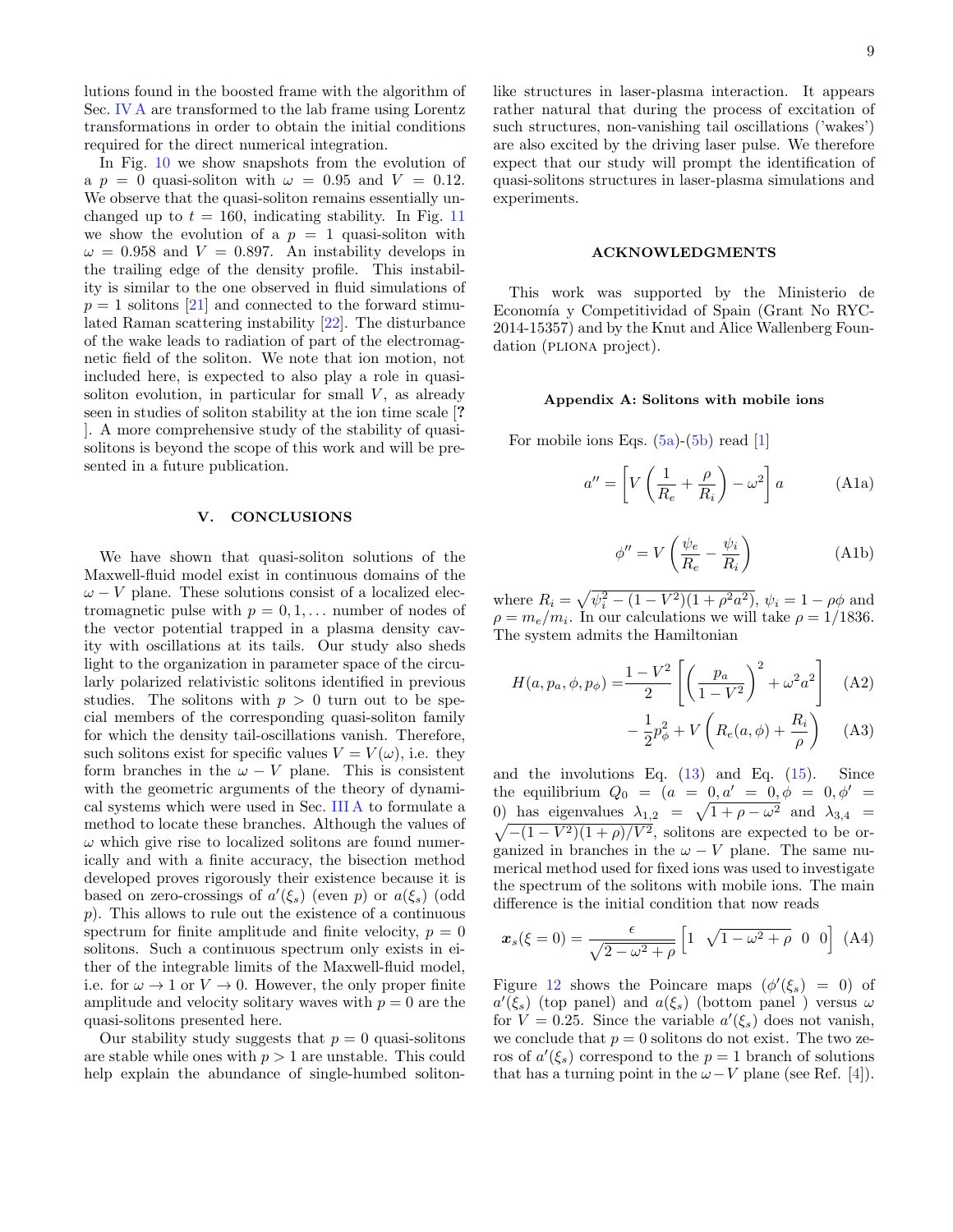

Figure 10. Snapshots of propagation of  $p = 0$  quasi-soliton with  $\Omega = 0.95$  and  $V = 0.12$ .



Figure 11. Snapshots of propagation of  $p = 1$  quasi-soliton with  $\Omega = 0.958$  and  $V = 0.897$ .

- [1] V. A. Kozlov, A. G. Litvak, and E. V. Suvorov, Soviet Journal of Experimental and Theoretical Physics 49, 75 (1979).
- [2] P. K. Kaw, A. Sen, and T. Katsouleas, [Phys. Rev. Lett.](http://dx.doi.org/10.1103/PhysRevLett.68.3172) 68[, 3172 \(1992\).](http://dx.doi.org/10.1103/PhysRevLett.68.3172)
- [3] T. Z. Esirkepov, F. F. Kamenets, S. V. Bulanov, and N. M. Naumova, [Soviet Journal of Experimental and](http://dx.doi.org/10.1134/1.567817) [Theoretical Physics Letters](http://dx.doi.org/10.1134/1.567817) 68, 36 (1998).
- [4] D. Farina and S. V. Bulanov, [Phys. Rev. Lett.](http://dx.doi.org/10.1103/PhysRevLett.86.5289) 86, 5289  $(2001)$ .
- [5] G. Sánchez-Arriaga, E. Siminos, and E. Lefebvre, *[Phys.](http://dx.doi.org/10.1063/1.3624498)* Plasmas 18[, 082304 \(2011\).](http://dx.doi.org/10.1063/1.3624498)
- [6] G. Sánchez-Arriaga, E. Siminos, and E. Lefebvre, [Plasma Phys. Control. Fusion](http://stacks.iop.org/0741-3335/53/i=4/a=045011) 53, 045011 (2011).
- [7] G. Sánchez-Arriaga, E. Siminos, V. Saxena, and I. Kourakis, Phys. Rev. E 91[, 033102 \(2015\).](http://dx.doi.org/10.1103/PhysRevE.91.033102)
- [8] G. Sánchez-Arriaga and E. Lefebvre, [Phys. Rev. E](http://dx.doi.org/ 10.1103/PhysRevE.84.036403) 84, [036403 \(2011\).](http://dx.doi.org/ 10.1103/PhysRevE.84.036403)
- [9] S. V. Bulanov, I. N. Inovenkov, V. I. Kirsanov, N. M. Naumova, and A. S. Sakharov, [Phys. Fluids B](http://dx.doi.org/10.1063/1.860046) 4, 1935 [\(1992\).](http://dx.doi.org/10.1063/1.860046)
- [10] S. V. Bulanov, T. Z. Esirkepov, N. M. Naumova, F. Pegoraro, and V. A. Vshivkov, [Phys. Rev. Lett.](http://dx.doi.org/10.1103/PhysRevLett.82.3440) 82, 3440 [\(1999\).](http://dx.doi.org/10.1103/PhysRevLett.82.3440)
- [11] T. Esirkepov, K. Nishihara, S. V. Bulanov, and F. Pegoraro, [Phys. Rev. Lett.](http://dx.doi.org/10.1103/PhysRevLett.89.275002) 89, 275002 (2002).
- [12] D. Wu, C. Y. Zheng, X. Q. Yan, M. Y. Yu, and X. T. He, Phys. Plasmas 20[, 033101 \(2013\).](http://dx.doi.org/ 10.1063/1.4794197)
- [13] M. Borghesi, S. Bulanov, D. H. Campbell, R. J. Clarke, T. Z. Esirkepov, M. Galimberti, L. A. Gizzi, A. J. MacKinnon, N. M. Naumova, F. Pegoraro, H. Ruhl, A. Schiavi, and O. Willi, [Phys. Rev. Lett.](http://dx.doi.org/10.1103/PhysRevLett.88.135002) 88, 135002 (2002).
- [14] L. M. Chen, H. Kotaki, K. Nakajima, J. Koga, S. V. Bulanov, T. Tajima, Y. Q. Gu, H. S. Peng, X. X. Wang, T. S. Wen, H. J. Liu, C. Y. Jiao, C. G. Zhang, X. J. Huang, Y. Guo, K. N. Zhou, J. F. Hua, W. M. An, C. X. Tang, and Y. Z. Lin, Phys. Plasmas 14[, 040703 \(2007\).](http://dx.doi.org/http://dx.doi.org/10.1063/1.2720374)
- [15] A. S. Pirozhkov, J. Ma, M. Kando, T. Z. Esirkepov, Y. Fukuda, L.-M. Chen, I. Daito, K. Ogura, T. Homma, Y. Hayashi, H. Kotaki, A. Sagisaka, M. Mori, J. K. Koga, T. Kawachi, H. Daido, S. V. Bulanov, T. Kimura, Y. Kato, and T. Tajima, [Phys. Plasmas](http://dx.doi.org/ http://dx.doi.org/10.1063/1.2816443) 14, 123106 [\(2007\).](http://dx.doi.org/ http://dx.doi.org/10.1063/1.2816443)
- [16] G. Sarri, D. K. Singh, J. R. Davies, F. Fiuza, K. L. Lancaster, E. L. Clark, S. Hassan, J. Jiang, N. Kageiwa, N. Lopes, A. Rehman, C. Russo, R. H. H. Scott, T. Tanimoto, Z. Najmudin, K. A. Tanaka, M. Tatarakis, M. Borghesi, and P. A. Norreys, [Phys. Rev. Lett.](http://dx.doi.org/ 10.1103/PhysRevLett.105.175007) 105, [175007 \(2010\).](http://dx.doi.org/ 10.1103/PhysRevLett.105.175007)
- [17] F. Sylla, A. Flacco, S. Kahaly, M. Veltcheva, A. Lifschitz, G. Sánchez-Arriaga, E. Lefebvre, and V. Malka, [Phys.](http://dx.doi.org/ 10.1103/PhysRevLett.108.115003) Rev. Lett. 108[, 115003 \(2012\).](http://dx.doi.org/ 10.1103/PhysRevLett.108.115003)